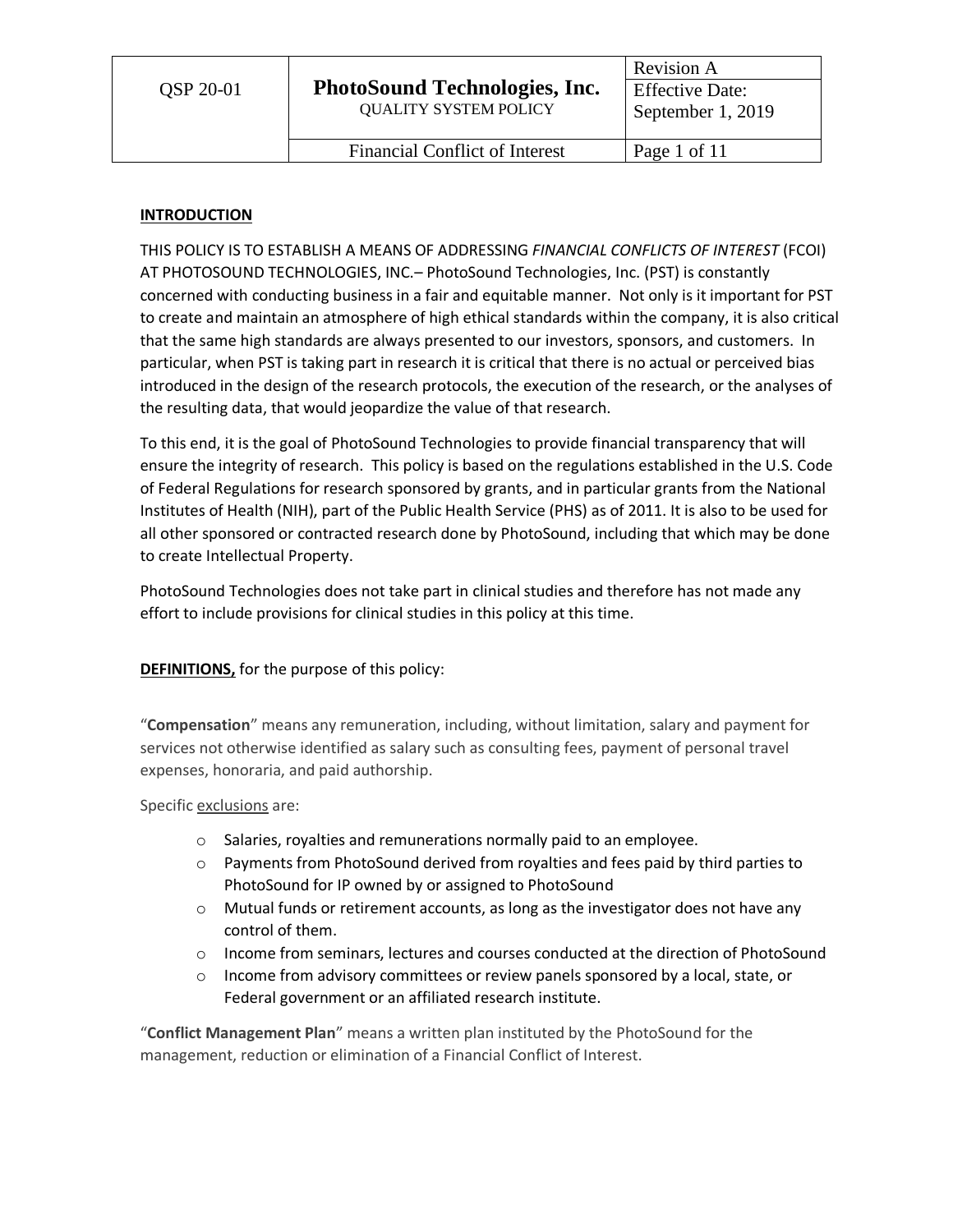**"Consortium"** means an association of two or more individuals, companies, or organizations participating in a research project.

**"Disclosure"** refers to the investigators' disclosure to PhotoSound of Significant Financial Interests (SFI) which could create a bias in the design, conduct, or reporting of research.

"**Financial Conflict Of Interest**" (FCOI) means a significant interest that could directly and significantly affect the design, conduct, or reporting of research.

"**Gift**" means anything of economic value but for which no consideration is given.

"**Innovator**" means any PhotoSound employee, consultant or subcontractor, regardless of title or position, who has created in whole or in part any Intellectual Property in which PhotoSound has any right or interest.

"**Investigator**" means any PhotoSound employee consultant, or subcontractor, regardless of title or position, responsible for the design, conduct, or reporting of PhotoSound research. Investigator includes, but is not limited to, the Principal Investigator, project director, co-principal investigator, and may also include other Senior/Key Personnel, interns or trainees, staff members, collaborators, or consultants, IT personnel, depending on the person's role in the Research. The primary factors to be used in determining who is an Investigator are the significance of the tasks assigned to the individual with regard to the design, conduct and reporting of the Research and the degree of independence that individual may have in performing such Research-related tasks.

**"Institution"** means any domestic or foreign, public or private, entity or organization, that is applying for, or that receives, research funding.

**"Information Technology" (IT)** means the collection, security, and dissemination of data related to a research study.

**"Public Health Service" (PHS)** means the Public Health Service of the U.S. Department of Health and Human Services, and any components of the PHS to which the authority involved may be delegated, including the National Institutes of Health (NIH).

**"Regulation"** refers to 42 CFR Part 50 Subpart F, "Promoting Objectivity in Research, which applies to both grants and cooperative agreements.

**"Remunerations"** means salary and any payment for services not otherwise identified as salary (e.g. consulting fees, honoraria, paid authorship). Equity includes any stock, stock options, or other ownership interests.

**"Report"** refers to PhotoSound's report of identified FCOIs to the funding entity.

"**Research**" means a systematic investigation, study or experiment designed to develop or contribute to generalizable knowledge. The term encompasses basic and applied research (e.g., a published article, book or book chapter) and product development (e.g., an imaging or diagnostic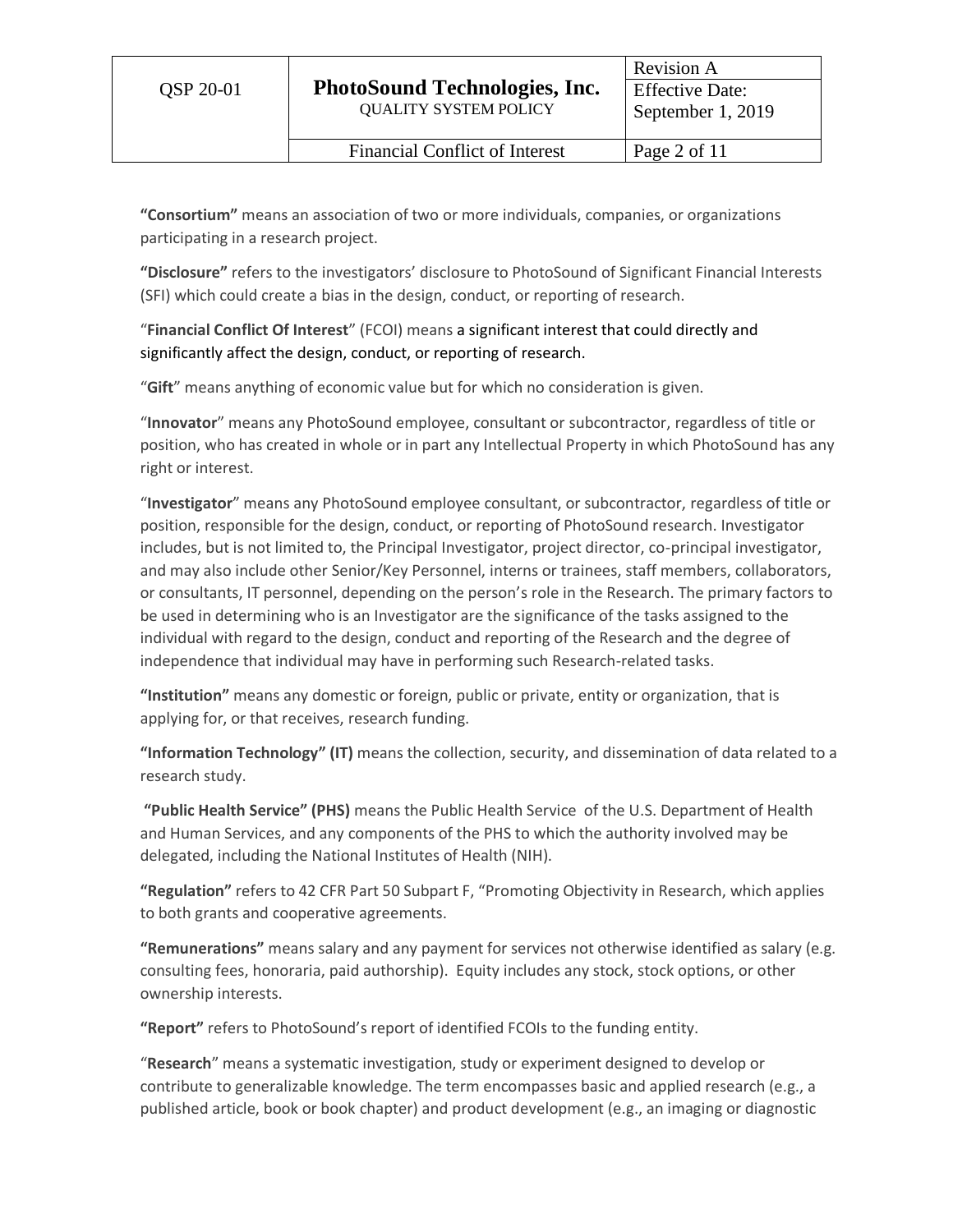device) and also includes any activity for which research funding is available through a grant or cooperative agreement.

**"Senior/Key Personnel"** means the program director, principal investigator, and other individuals who contribute to the scientific development or execution of a project in a substantive, measurable way, whether or not they request salaries or compensation.

**"Significant Financial Interest" (SFI)** means anything of monetary value, liquid or not, that is related to the investigator's professional responsibilities, or those of the investigator's spouse or dependent children, such as::

- For any publicly traded entities, if the aggregate value of any remunerations over the 12 months prior to the date of the disclosure is greater than \$5,000, as determined through reference to public prices or other reasonable measures of fair market value.
- For any non-publicly traded entities, if the aggregate value of any remunerations over the 12 months prior to the date of the disclosure is greater than \$5,000, as determined through reference to public prices or other reasonable measures of fair market value
- For any intellectual property rights and interest (e.g. patents, copyrights), income is received related to such rights and interests.
- For travel expenses which are paid by the investigator and then reimbursed by the sponsor or by PhotoSound.
- For sponsored travel expenses, defined below.

Excluded from SFIs are:

- Salaries, royalties, or other remunerations paid by PhotoSound to the investigator
- Ownership in PhotoSound
- Interest in investment vehicles if the investigator does not have direct control of the investment decisions for these vehicles.
- Income from seminars, lectures or teaching engagements sponsored by a federal, state, or local government agency
- Income from service or advisory committees or review panels for a federal, state, or local government agency.

"**Sponsored Travel**" means travel activity, the travel expenses for which are paid directly by an entity on behalf of an investigator and not reimbursed to the investigator so that the exact monetary value may not be readily available to the Investigator. Notwithstanding the foregoing, Sponsored Travel shall not include Travel Expenses that are paid by PhotoSound, a federal, state or local government agency, an Institution of Higher Education, an academic teaching hospital, a medical center, or a research institute that is affiliated with an Institution of Higher Education.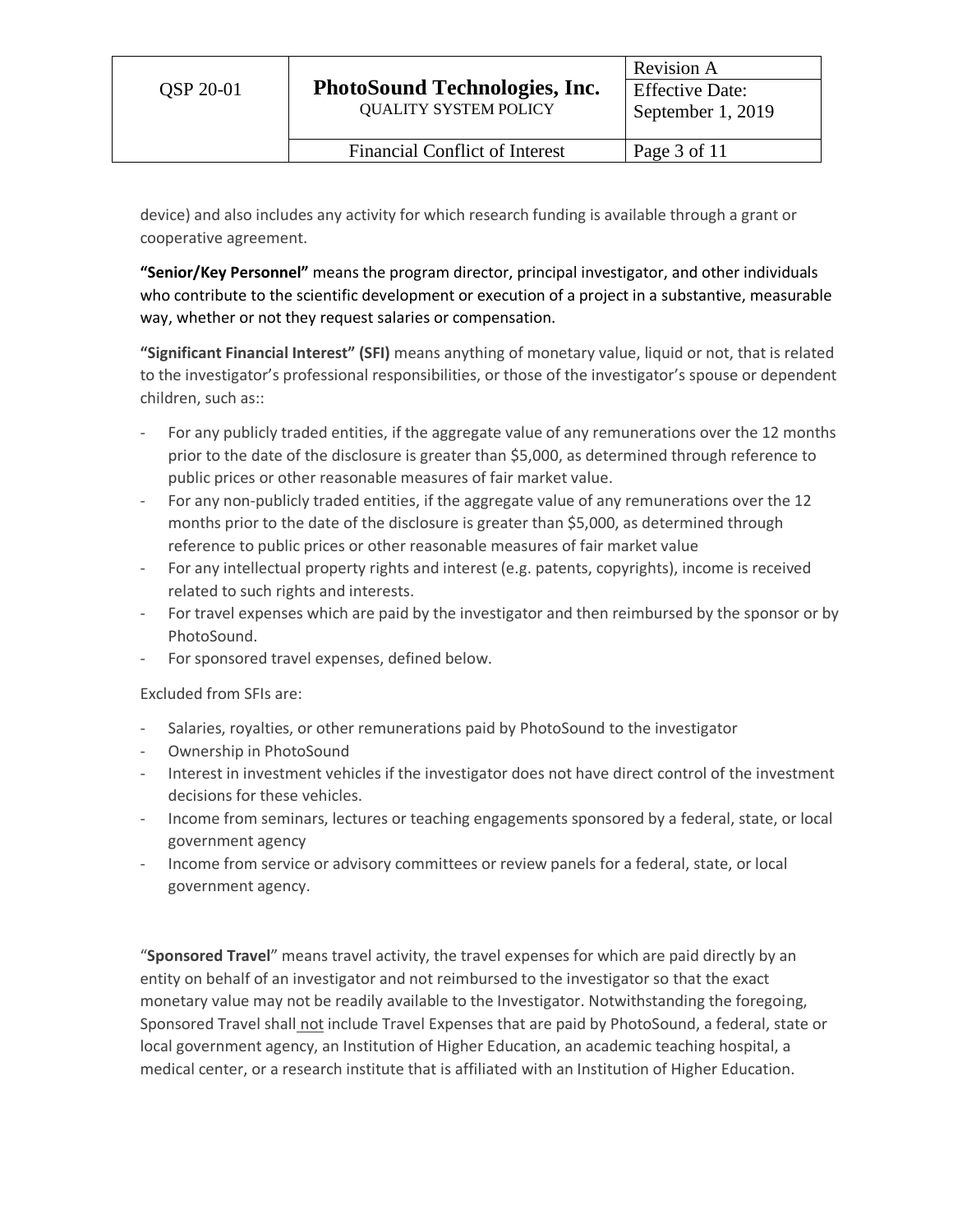**"Subrecipient"** means non-PhotoSound entities who may indirectly receive funds from PhotoSound for sponsored research, such as subgrantees, contractors, subcontractors, consortium partners, collaborators, or consultants.

"**Technology Transfer Transaction**" means a transaction through which the PhotoSound conveys or transfers or negotiates to convey or transfer a PhotoSound Intellectual Property right to a thirdparty

# **POLICY**

PhotoSound Technologies, Inc. shall institute and maintain a plan to ensure that there are no financial conflicts of interest (FCOI) associated with the investigators who design, conduct, or report on scientific research. This policy will be directed at sponsored research but shall also apply to any research that is intended for publication and which are intended to support and promote the efforts of PhotoSound.

# **RESPONSIBILITIES**

This policy applies to all investigators, whether principal-investigator or co-investigator or not. Others who must be considered for inclusion are Project Directors (PD), study coordinators, IT personnel, senior or key PhotoSound personnel, statisticians, collaborators, consultants, contractors, subcontractors, and those responsible for procurement for research projects. It may also apply to those involved with Technology Transfer Transactions.

# **IN GENERAL……**

PhotoSound Technologies (PST), as a company, is responsible for:

- Creating, maintaining, and enforcing this policy
- Making this policy accessible to the public, either on the PST website or within 5 working days of a request.
- Making this policy and the associated regulations known to all employees via training, including their responsibility for observing it.
- Ensuring that this policy is observed for all research activities, whether funded or not.
- Identifying PhotoSound officials to solicit and review disclosures from investigators who will, or plan to, take part in funded research. These will be referred to as Designated Officials.
- Ensuring that disclosures of SFIs are submitted initially and every year thereafter.
- Providing guidelines for determining whether an investigator's SFI is related to the funded research and determining whether the SFI is an FCOI.
- Completing and documenting retrospective reviews when bias is found, including the development and submission of a Conflict Management Plan.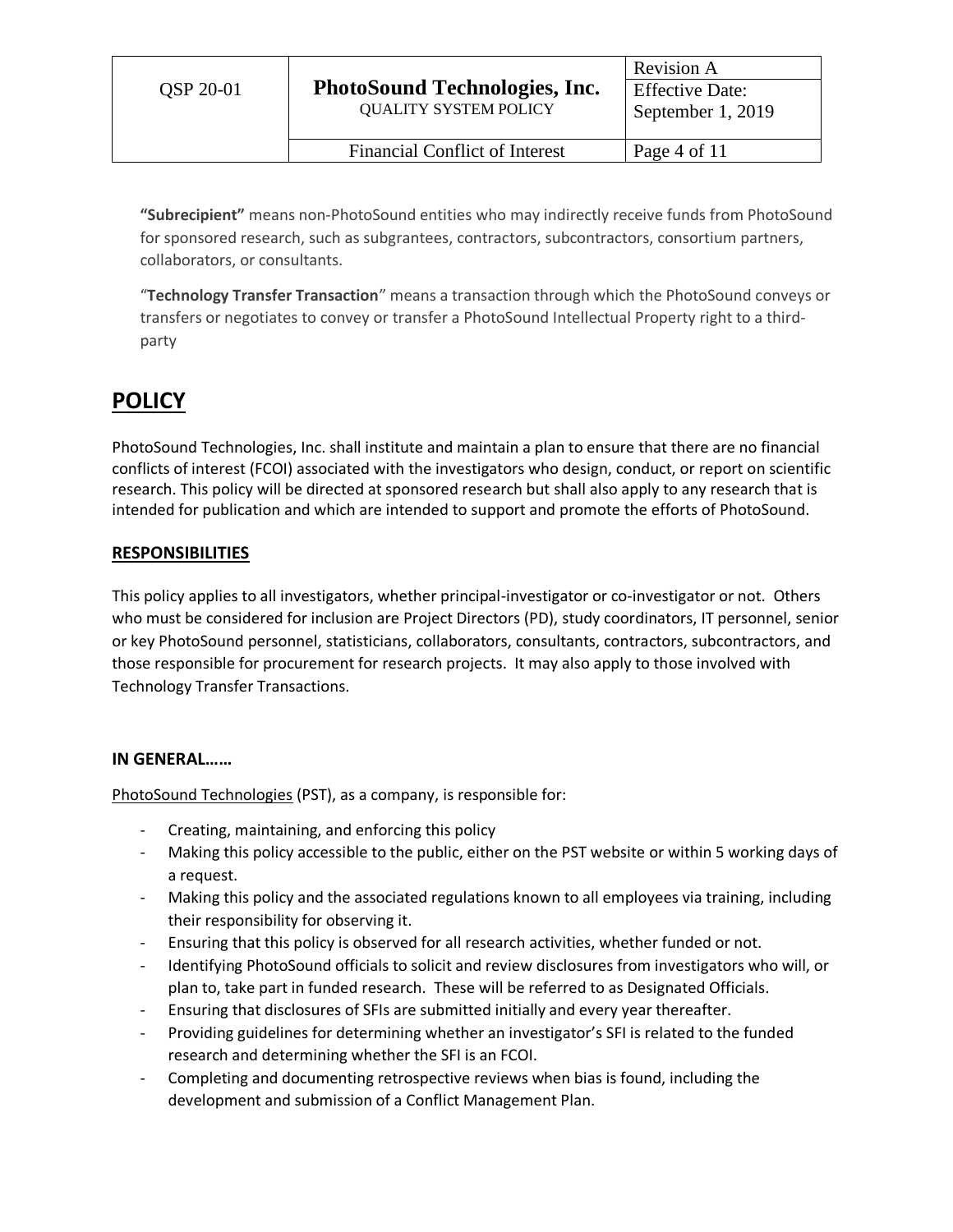- Making all SFI and FCOI information available to the sponsoring organization immediately upon request.
- Ensuring that subrecipients observe the requirements of this policy, including any management plans associated with their involvement.
- Providing initial and annual FCOI reports to sponsors.
- Establishing adequate and appropriate enforcement mechanisms, employee sanctions, or other administrative actions to ensure investigator compliance.
- Managing the timely FCOI reports and actions of subrecipients to a sponsoring organization.

# **IN PARTICULAR…..**

The Chief Executive Officer (CEO) of PhotoSound is responsible for the overall implementation and execution of the FCOI policy.

Designated Officials (DO) may be assigned by the CEO to ensure the proper execution of this FCOI policy. The DO is responsible for the solicitation and review of disclosures of Significant Financial Interests from each investigator who is participating in, or planning to participate in, research, and the subsequent certification of those investigators. The DO will determine who should be allowed as an investigator for each study. The DO will determine if any SFI creates an FCOI; if there is an FCOI, the DO will determine if it can be resolved or mitigated and will formulate and manage a Conflict Management Plan when necessary for the mitigation. The DO will report the status of the operation to the CEO of the FCOI monthly.

The DO will determine that an SFI is related to the funded research if the DO finds that the SFI could be affected by the funded research , or that the SFI is in an entity whose financial interest could be affected by the research.

An FCOI exists when the DO reasonably determines that an SFI could directly and significantly affect the design, conduct, or reporting of funded research.

Principal Investigators (PI) will be approved by the DO and will be responsible for conducting the research, including establishing study protocols, selecting researchers for the study, and formulating the analysis of the data.

All Investigators, and other entities that may conduct research or assist with the conduct of research, are responsible for the integrity of the data in accordance with their assigned role in each study. They are also responsible for disclosing their initial Significant Financial Interests and for disclosing changes to those disclosures. They must:

- Follow PhotoSound's FCOI policy
- Complete the PhotoSound training for this policy,
	- o Whenever this policy is changed or updated
	- o Upon joining PhotoSound as an employee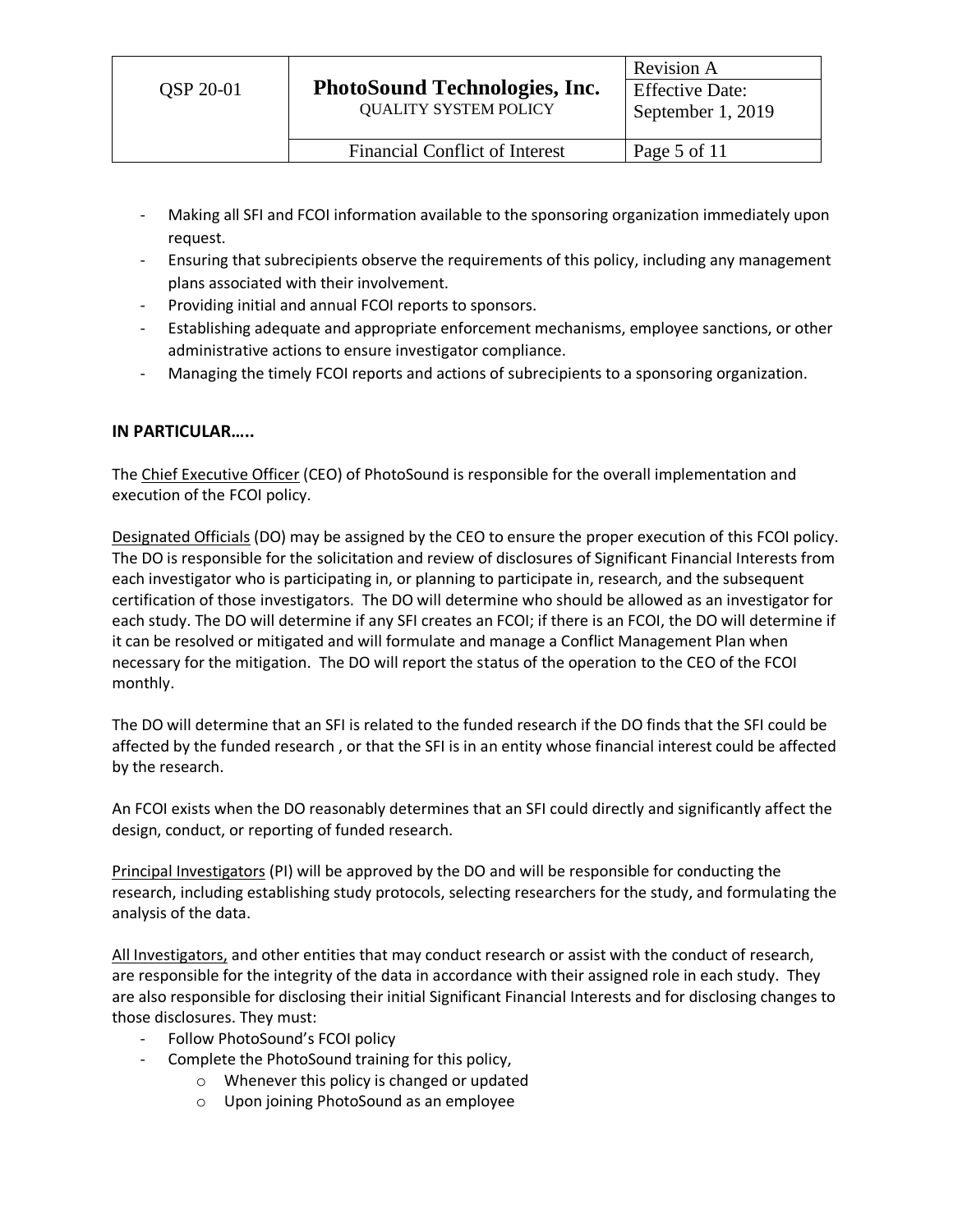- $\circ$  If and when an investigator is not in compliance with this policy or an FCOI management plan
- Submit a disclosure form showing their known Significant Financial Interests as well as those of their spouse or domestic partner and their dependent children.

Subrecipients must, in a written agreement, show that they have an appropriate FCOI policy that they will follow, or that they will observe the requirements of the PhotoSound policy. The agreement must specify the time periods for the subrecipient to report all identified FCOIs and related actions to PhotoSound. The time periods must allow enough time for PhotoSound to comply with its review, management, and reporting obligations.

# **CERTIFICATE OF COMPLIANCE**

At the time PhotoSound applies for funding, PhotoSound will provide certification that it has an up-todate, written, and enforced administrative policy and process to identify and manage FCOIs with respect to all research projects for which funding is sought or received. The certification will also state that it promotes and enforces investigator compliance with all regulatory requirements including those pertaining to the disclosure of SFIs, and that it manages all FCOIs and reports them to the sponsor organization as required. This certification will state that PhotoSound will comply with all required regulations, including consent to promptly making information available regarding disclosures, SFIs and determinations of FCOIs and plans for their mitigation.

This certification may be via the Registry for FCOI Certified Entities: [http://thefdp.org/default/fcoi](http://thefdp.org/default/fcoi-clearinghouse/)[clearinghouse/](http://thefdp.org/default/fcoi-clearinghouse/)

All consultants, contractors and subcontractors shall provide evidence that they have been certified in FCOI to the same or greater degree than that stated in this policy. If there is no such certification, they shall agree to become certified under this PhotoSound policy.

There shall be a record maintained by the Designated Official that show, as a minimum, the name of each individual who has been certified, when the certification was last updated, and which research projects were involved. It shall also record the training of each employee who may be involved with research.

# **TRAINING**

All PhotoSound personnel who may be involved with the design, execution, or reporting of research must receive training in this policy as evidenced by records of training maintained by PhotoSound. These records will state that the individual has read and understood this policy, and has viewed the NIH FCOI Tutorial, [https://grants.nih.gov/grants/policy/coi/tutorial2018/story\\_html5.html.](https://grants.nih.gov/grants/policy/coi/tutorial2018/story_html5.html)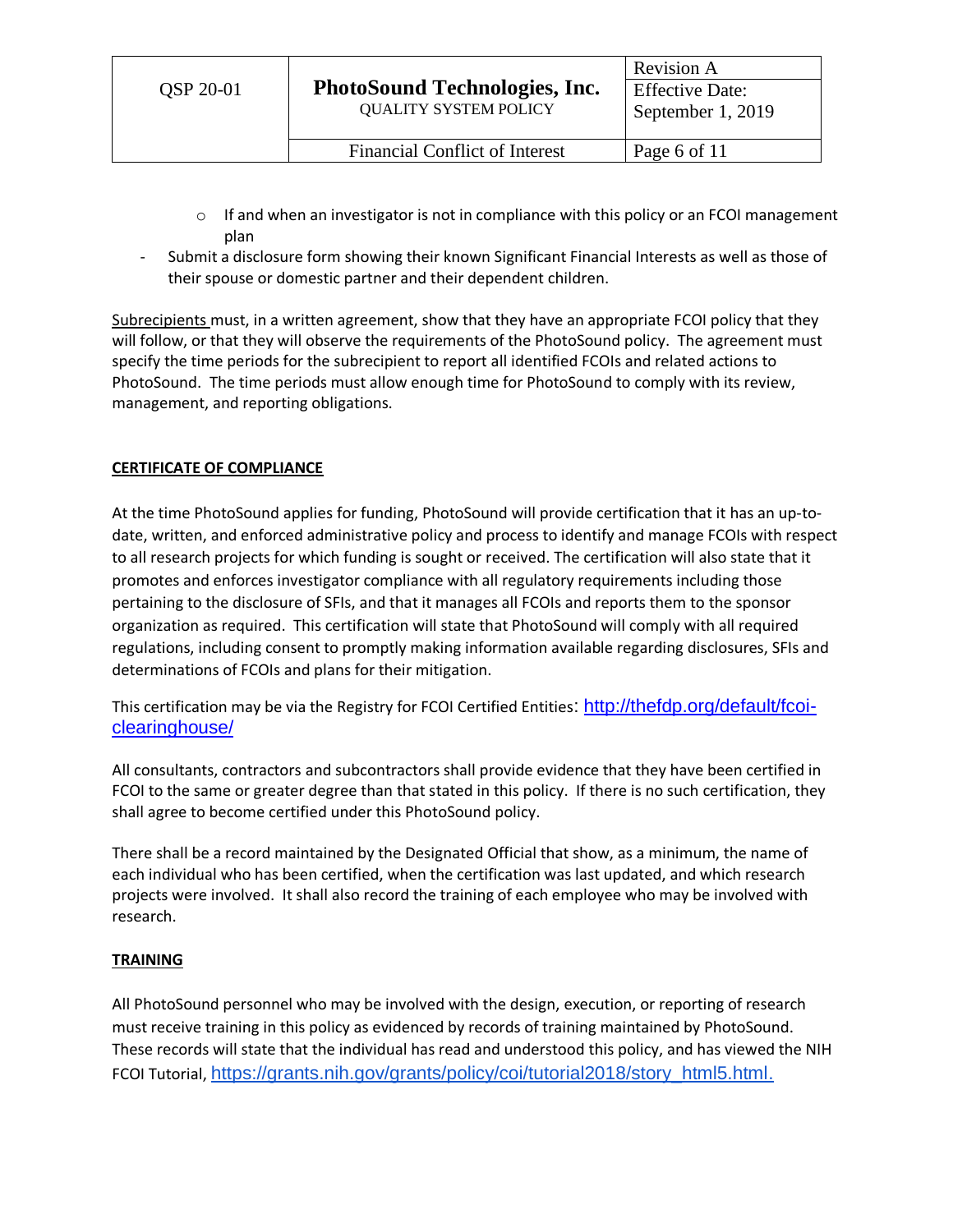#### **DISCLOSURE**

A Disclosure form must be used for stating all SFIs and will include detailed instructions. The disclosure must include, as a minimum:

- Investigator information: Name, email address, phone number, department
- FCOI Training certification
- Funding agency identification
- Reason for the disclosure
- Income/Equity Interest (Publicly Traded) in excess of \$5,000
- Income/Equity Interest (Private) in excess of \$5,000
- Intellectual Property Rights and Interest in excess of \$5,000
- Travel Expenses in the past 12 months
- Travel Expenses anticipated in the next 12 months
- Management/Control/Consulting related to an outside entity

A disclosure must be submitted when the person is identified as a potential investigator, and then maintained in accordance with this policy, even if there is not an awarded research project.

#### **DISCLOSURE REVIEW PROCESS**

All disclosure forms must be reviewed and approved by the Designated Official. If it is determined by the DO that there is, or may be, a FCOI, the DO will determine the extent of the conflict and then create a Management Plan to mitigate the effects of that conflict.

#### **CONFLICT MANAGEMENT PLANS**

Examples of conditions or restrictions that might be imposed to manage a financial conflict of interest include, but are not limited to:

- Public disclosure of financial conflicts of interest (e.g., when presenting or publishing the research);
- Appointment of an independent monitor capable of taking measures to protect the design, conduct, and reporting of the research against bias resulting from the financial conflict of interest;
- Modification of the research plan;
- Change of personnel or personnel responsibilities, or disqualification of personnel from participation in all or a portion of the research;
- Reduction or elimination of the financial interest (e.g., sale of an equity interest);
- Severance of relationships that create financial conflicts.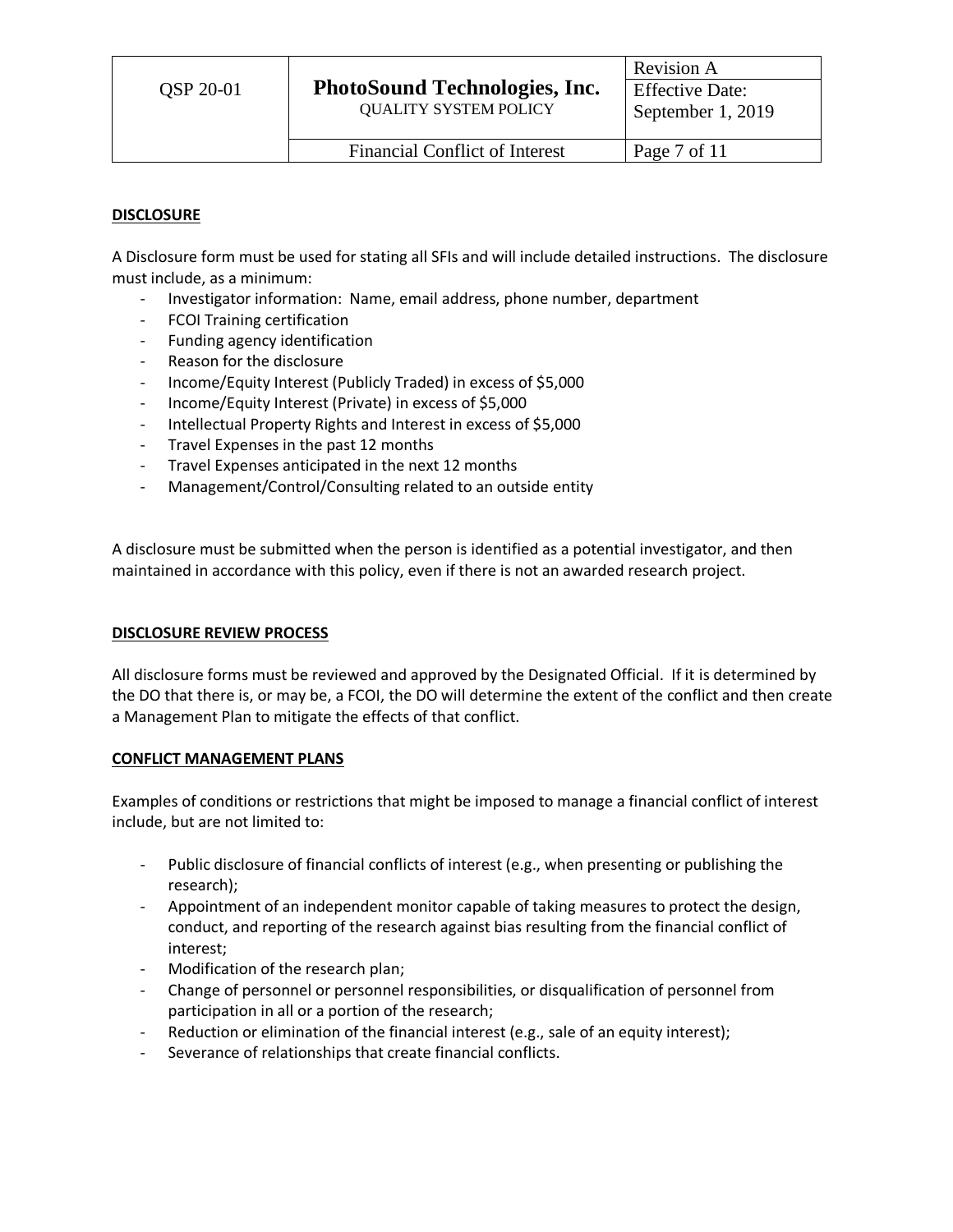# **NON-COMPLIANCE**

Disciplinary action may be required in severe cases of non-compliance and may range from a reprimand to the personnel folder of the person responsible to terminating that employee. The research must be evaluated to determine if the integrity of the data may actually be biased, or if the integrity of the data could be perceived to be biased thus calling into question whether the results are useful.

If PhotoSound determines that a FCOI was not identified and addressed in a timely manner, PhotoSound will conduct a retrospective review of the investigator and the research to determine if there was bias in the design, conduct, or reporting of the research. This review will contain, as a minimum:

- Project name
- Project title
- Contact PD/PI
- Name of the investigator with the FCOI
- Name of the entity with which the investigator has a financial interest
- Reason for the retrospective review
- Detailed methodology used for the review (e.g. the method of the review process, the panel members, the documents reviewed)
- Findings of the review, and
- Conclusions of the review.

# **REPORTING**

Prior to spending any awarded funds, PhotoSound shall submit an FCOI report to the funding organization showing any identified FCOIs of each investigator and how each FCOI is managed, both within PhotoSound and for any subrecipient investigators. If an FCOI is eliminated prior to the submission of the initial report, that FCOI report will not need to be submitted.

An FCOI report must contain these elements:

- The project number
- The contact PD or PI
- The name of the investigator with the FCOI
- The name of the entity with which the investigator has the FCOI
- The nature of the financial interest, such as equity interest, consulting fee, travel reimbursement, honoraria
- The approximate dollar value of the financial interest, or a statement that the value cannot be reasonably established with public information.
	- o Permissible approximation ranges are: \$0 to \$5K, \$5K to \$10K, \$10K to \$20K, \$20K to \$100K in \$20K increments, and >\$100K in \$50K increments.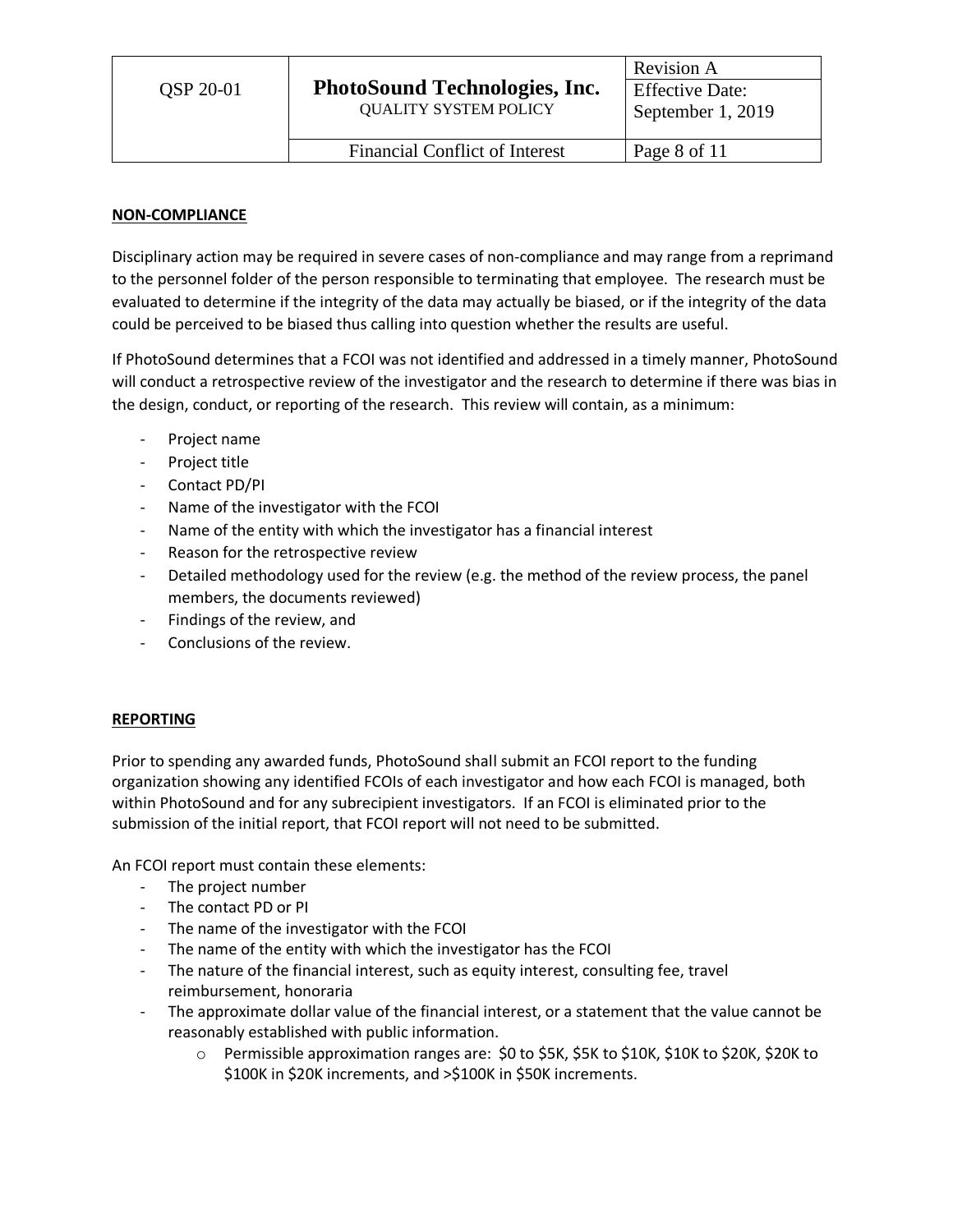- A description of how the financial interest relates to the funded research and the basis for the determination that the interest conflicts with such research
- A description of the key elements of PhotoSound's management plan, including:
	- o The role and principal duties of the conflicted investigator in the project
		- o The conditions of the management plan
		- o How the management plan is designed to safeguard objectivity in the project
		- o Confirmation of the investigator's agreement to the management plan
		- o How the plan will be monitored to ensure investigator compliance
		- o Other significant information.

After funding has been awarded, and while the funded research is ongoing, PhotoSound shall submit an FCOI report to the funding organization for any FCOI that is discovered after the initial FCOI reports have been submitted. The report for the new FCOI must occur within 60 days.

If a DO fails to meet this 60 day rule, the DO must: Review the SFI to determine if it is related to the research, and then determine if an FCOI exists. If an FCOI exists the DO must implement, at least on an interim basis, a management plan specifying the action items that have, or will be, taken and submit a report to the funding organization. Within 120 days of the discovered non-compliance, the DO must conduct a retrospective review of the investigator's activities to determine if any funded research, or portion thereof, was biased in the design, conduct or reporting of that research. Based on the results of that review, the DO must update the previously submitted report specifying the actions items to manage the FCOI going forward.

At any time during the award, PhotoSound must notify the funding organization immediately when bias is found in the design, conduct, or reporting and conduct a retrospective review. PhotoSound must promptly notify of the results of the review including the mitigation report. The mitigation report must include the key elements documented in the review and a description of the impact of the bias on the research project including the actions taken to eliminate or mitigate the effects of the bias.

# **RECORD RETENTION**

The following records must be retained for three years following the date on which the final expenditures are submitted to the sponsoring organization.

- Investigator disclosures of financial interests
- The review and response to these disclosures
- All actions resulting from the initial review or any retrospective reviews of these disclosures.

Additionally, information concerning identified FCOIs held by senior/key personnel will be made publically accessible for three years from the most recent update.

# **PUBLIC ACCESSIBILITY**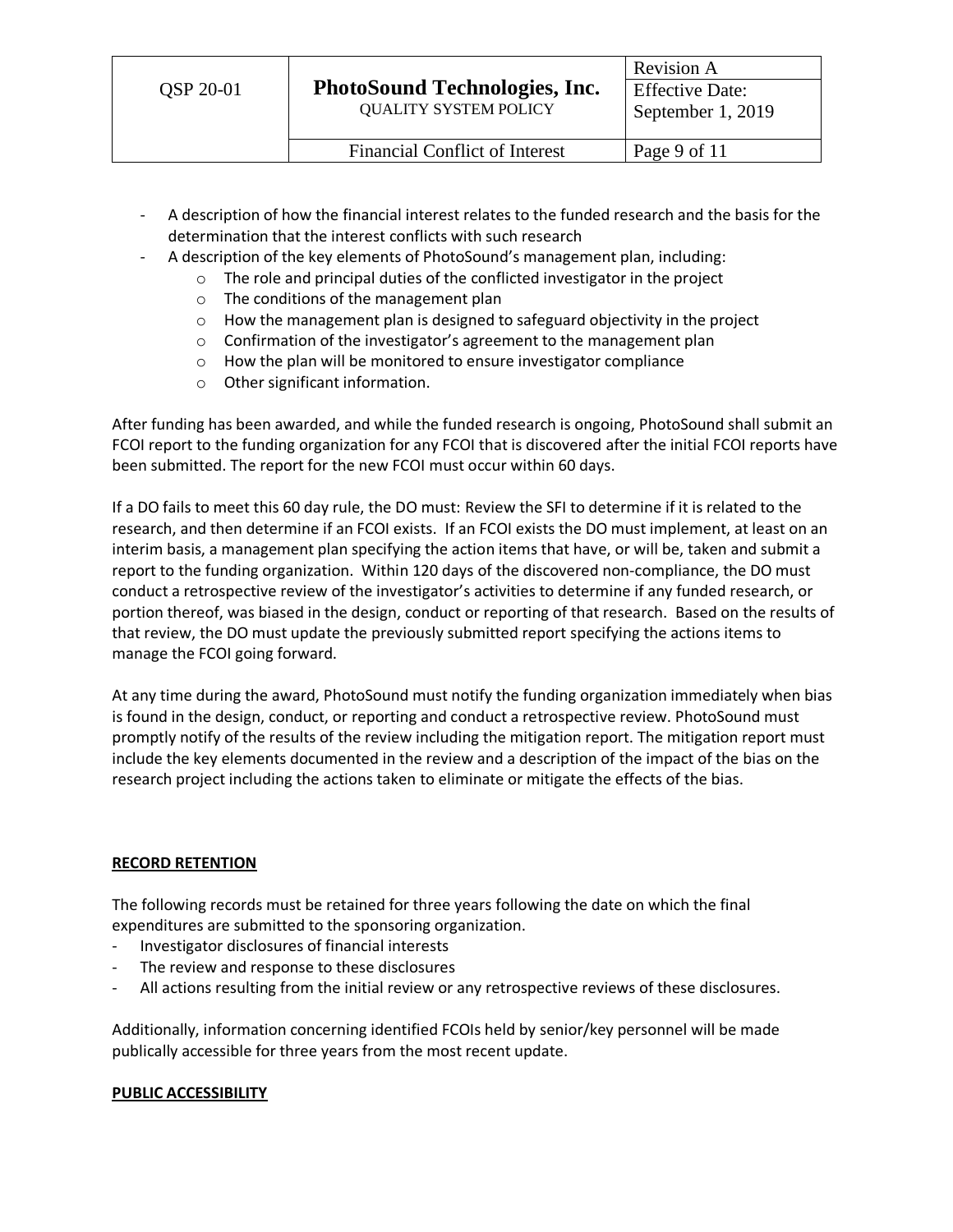| <b>OSP 20-01</b> | <b>PhotoSound Technologies, Inc.</b><br><b>QUALITY SYSTEM POLICY</b> | <b>Revision A</b>      |
|------------------|----------------------------------------------------------------------|------------------------|
|                  |                                                                      | <b>Effective Date:</b> |
|                  |                                                                      | September 1, 2019      |
|                  |                                                                      |                        |
|                  | Financial Conflict of Interest                                       | Page 10 of 11          |

PhotoSound shall make this FCOI policy accessible to the general public by posting it, in its entirety, on the company website. This posting must occur with 30 calendar days of the awarding of the research funds. In the event that the website is not available or able to support this posting, PhotoSound shall have a secondary plan to make a written copy of the policy available within five working days of a request.

For senior/key personnel who are identified in the funding application, progress reports, or any other required reports, the SFI information that was disclosed and is still held by them must be made publicly available if PhotoSound has determined that the SFI is related to the funded research and PhotoSound has determined that the SFI is FCOI. The information must be made available by the PhotoSound website or by written response, as above. The posted information must include:

- o The investigator's name
- o The investigator's title and role with respect to the research project
- o The name of the entity in which the SFI is held
- $\circ$  The nature of the SFI, such as equity interest consulting fees, travel reimbursement, honoraria, etc.
- $\circ$  The approximate dollar value of the SFI, or a statement that the value cannot be reasonably established with public information.
	- Permissible dollar ranges are: \$0 to \$5K, \$5K to \$10K, \$10K to \$20K, \$20K to \$100K in \$20K increments, and >\$100K in \$50K increments.

# **TIMING SUMMARY**

- 1. FCOI Policy Accessibility
	- a. Made available within 5 working days of a request
	- b. Or, on the company website, available to the general public within 30 calendar days of the awarding of funds for the research.
- 2. Disclosure Form
	- a. For income within the 12 months prior to the disclosure date
	- b. Complete no later than the time of application for funded research.
	- c. Updated every 12 months during time of the award
	- d. Updated within 30 days of acquiring or discovering a new SFI, or a change to an SFI, such as due to marriage, divorce, purchase or inheritance.
- 3. FCOIs
	- a. For senior/key personnel, FCOI information shall be made publically accessible for three years after the most recent update.
	- b. Information for FCOIs must be available prior to the expenditure of funds
	- c. Information for FCOIs must be updated at least annually
	- d. All SFI and FCOI information must be made available to the sponsoring organization immediately upon request.
	- e. Information for newly identified FCOIs must be reported within 60 days of discovery